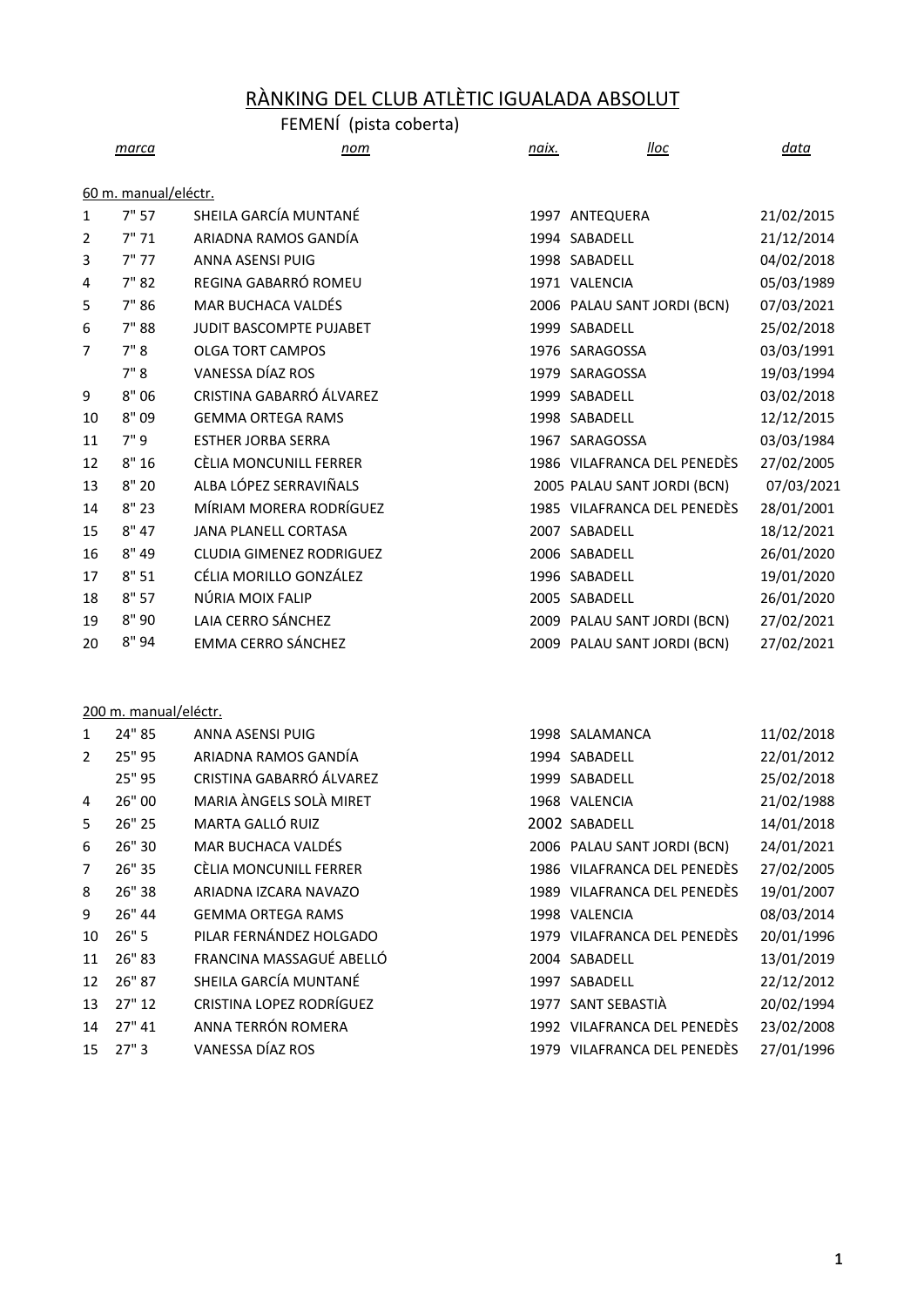|    | 400 m. manual/eléctric |                              |      |                             |            |  |  |
|----|------------------------|------------------------------|------|-----------------------------|------------|--|--|
| 1  | 57" 83                 | MARIA ÀNGELS SOLÀ MIRET      |      | 1968 SARAGOSSA              | 13/03/1988 |  |  |
| 2  | 58" 02                 | PAQUITA PÉREZ LEIVA          | 1966 | SARAGOSSA                   | 04/03/1984 |  |  |
| 3  | 58" 22                 | PILAR FERNÁNDEZ HOLGADO      |      | 1979 VALENCIA               | 03/03/1996 |  |  |
| 4  | 58" 52                 | ARIADNA IZCARA NAVAZO        |      | 1989 VILAFRANCA DEL PENEDÈS | 11/02/2007 |  |  |
| 5  | 1' 01'' 02             | MARTA LLAGOSTERA MAGRANS     |      | 1998 SABADELL               | 01/03/2015 |  |  |
| 6  | 1' 01" 35              | MÒNICA MALLÉN MONTOLIU       |      | 1985 VILAFRANCA DEL PENEDÈS | 17/02/2002 |  |  |
| 7  | $1'$ 01" 93            | CRISTINA LÓPEZ RODRIGUEZ     |      | 1977 SANT SEBASTIÀ          | 20/02/1994 |  |  |
| 8  | 1' 02" 25              | <b>BERTA CASTELLS TORRES</b> |      | 2000 SABADELL               | 25/02/2017 |  |  |
| 9  | 1' 02'' 27             | RAQUEL MARTÍNEZ GUIXÀ        |      | 1995 SABADELL               | 15/01/2012 |  |  |
| 10 | 1' 03'' 02             | ESTEL-LA MARIGÓ SIRERA       |      | 1997 SABADELL               | 07/01/2018 |  |  |
| 11 | 1' 03'' 0              | ANNA MAS CAROL               |      | 1984 VILAFRANCA DEL PENEDÈS | 28/01/2001 |  |  |
| 12 | $1'$ 03" 28            | MARTA GUZMÁN MONTAGUT        |      | 1996 SABADELL               | 18/02/2012 |  |  |
| 13 | $1'$ 03" 42            | MARCELA SOLÉ TOMÁS           |      | 2003 SABADELL               | 05/01/2019 |  |  |
| 14 | $1'$ 03" 60            | ANNA MARTÍN RIOJA            |      | 1991 VILAFRANCA DEL PENEDÈS | 04/02/2007 |  |  |
| 15 | $1'$ 03" 67            | <b>JUDIT NAVARRO SALVA</b>   |      | 2004 SABADELL               | 18/12/2021 |  |  |
| 16 | 1' 04" 91              | ANDREA GIL LÓPEZ             |      | 2005 SABADELL               | 18/12/2021 |  |  |

# 800 m.

| 1              | $2'$ 12" 71 | CARLA BISBAL BELENGUER            | 2005 PALAU SANT JORDI (BCN) | 13/03/2021 |
|----------------|-------------|-----------------------------------|-----------------------------|------------|
| $\overline{2}$ | $2'$ 16" 55 | PAULA BLASCO MATEU                | 2000 SABADELL               | 29/01/2016 |
| 3              | 2' 17" 50   | NAIMA AIT ALIBOU OUAHDA           | 1999 VALENCIA               | 04/03/2017 |
| 4              | 2' 19" 47   | MARIA CARIDAD HERNÁNDEZ GUARDIOLA | 1982 SABADELL               | 31/01/2016 |
| 5              | 2' 21" 26   | BERTA LÓPEZ GARGALLO              | 2002 VALENCIA               | 09/03/2019 |
| 6              | 2' 22" 57   | JÚLIA SOLÉ TOMÁS                  | 2003 SABADELL               | 27/01/2019 |
| $\overline{7}$ | $2'$ 22" 65 | ESTEL-LA MARIGÓ SIRERA            | 1997 SALAMANCA              | 10/02/2018 |
| 8              | $2'$ 23" 22 | <b>MARTA LLAGOSTERA MAGRANS</b>   | 1998 SABADELL               | 05/02/2017 |
| 9              | $2'$ 23" 37 | MAR BELENGUER GUBERNA             | 2000 SABADELL               | 21/02/2016 |
| 10             | $2'$ 23" 63 | ALBA MAS CAROL                    | 1985 VILAFRANCA DEL PENEDÈS | 08/01/2006 |
| 11             | 2' 23" 65   | PILAR FERNÁNDEZ HOLGADO           | 1979 VILAFRANCA DEL PENEDÈS | 09/02/1997 |
| 12             | 2' 23" 89   | MARCELA SOLÉ TOMÁS                | 2003 SABADELL               | 08/02/2019 |
| 13             | 2' 24" 12   | AMINA MARIA ÁLVAREZ BARKANE       | 1995 WINSTON-SALEM (USA)    | 29/01/2017 |
| 14             | 2' 24" 18   | <b>WISSAM EL ATTOUBI</b>          | 1992 VILAFRANCA DEL PENEDÈS | 20/02/2010 |
| 15             | $2'$ 24" 22 | ÈLIA IBARRA CAZORLA               | 2000 SABADELL               | 29/01/2016 |
| 16             | $2'$ 24" 53 | <b>CARLOTA LLORACH ANDRÉS</b>     | 1989 VILAFRANCA DEL PENEDÈS | 28/01/2006 |
| 17             | 2' 26" 92   | PAQUITA PÉREZ LEIVA               | 1966 SANT SEBASTIÀ          | 22/03/2013 |
| 18             | $2'$ 26" 93 | AIDA SOLÀ HERNÁNDEZ               | 1990 VILAFRANCA DEL PENEDÈS | 08/01/2006 |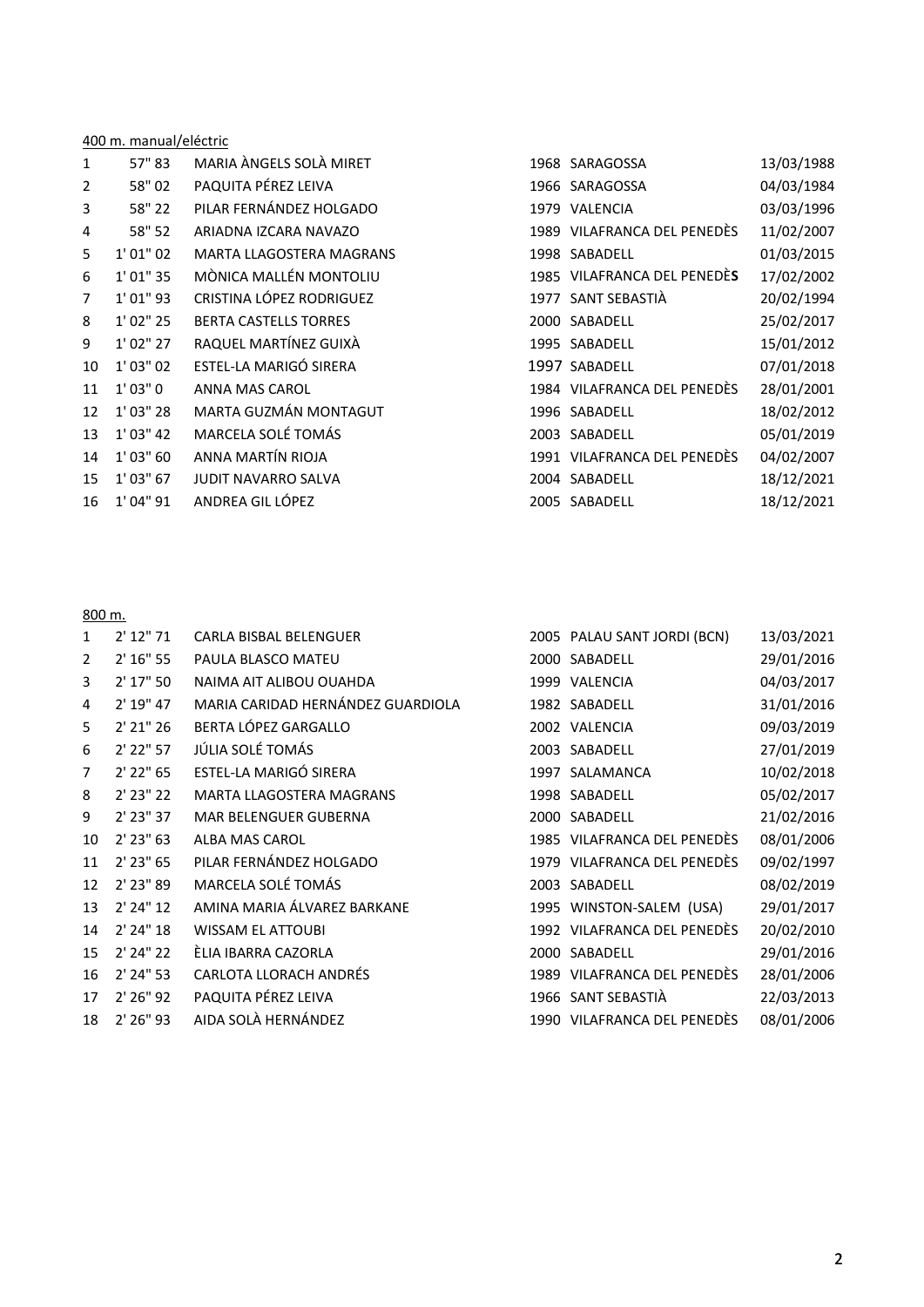|                | 1.500 m.  |                                 |                             |            |
|----------------|-----------|---------------------------------|-----------------------------|------------|
| $\mathbf{1}$   | 4' 28" 95 | NAIMA AIT ALIBOU OUAHDA         | 1999 SABADELL               | 19/02/2020 |
| $\overline{2}$ | 4' 36" 41 | ANNA BOVÉ BALADA                | 1978 SEVILLA                | 08/02/1998 |
| 3              | 4' 37" 00 | PAULA BLASCO MATEU              | 2000 SALAMANCA              | 06/03/2016 |
| 4              | 4' 42" 30 | CARLA BISBAL BELENGUER          | 2005 PALAU SANT JORDI (BCN) | 05/02/2021 |
| 5              | 4' 47" 78 | <b>ANNA TORRES VIVES</b>        | 2002 SABADELL               | 07/03/2020 |
| 6              | 4' 50" 46 | ÈLIA IBARRA CAZORLA             | 2000 SABADELL               | 05/02/2017 |
| $\overline{7}$ | 4' 51" 38 | NEUS LLADÓ GUITART              | 1990 SANT SEBASTIÀ          | 12/03/2006 |
| 8              | 4' 53" 50 | <b>MARTA LLAGOSTERA MAGRANS</b> | 1998 VALENCIA               | 04/03/2017 |
| 9              | 4' 55" 08 | <b>MARINA SURIA ASENSIO</b>     | 2000 SABADELL               | 07/01/2018 |
| 10             | 4' 55" 56 | REBECA SUAREZ GONZÁLEZ          | 1987 OVIEDO                 | 13/03/2005 |
| 11             | 4' 55" 64 | PAQUITA PÉREZ LEIVA             | 1966 SABADELL               | 24/02/2013 |
| 12             | 4' 56" 25 | AIDA VALLÈS CASAS               | 1991 VILAFRANCA DEL PENEDÈS | 23/02/2008 |
| 13             | 4' 56" 60 | <b>CARLA ALEMANY PEREZ</b>      | 2002 SABADELL               | 03/03/2019 |
| 14             | 4' 58" 62 | ANNA NOGUERA RAJA               | 1992 SABADELL               | 10/01/2015 |
| 15             | 4' 59" 15 | <b>WISSAM EL ATTOUBI</b>        | 1992 VILAFRANCA DEL PENEDÈS | 28/02/2010 |
| 16             | 5' 01" 66 | ALBA MAS CAROL                  | 1985 VILAFRANCA DEL PENEDÈS | 15/01/2006 |

#### 3.000 m.

| $\mathbf{1}$   | 9' 47" 41  | NAIMA AIT ALIBOU OUAHDA          | 1999 SABADELL               | 04/01/2020 |
|----------------|------------|----------------------------------|-----------------------------|------------|
| 2              | 9' 58" 17  | ANNA BOVÉ BALADA                 | 1978 VILAFRANCA DEL PENEDÈS | 28/01/2001 |
| 3              | 10' 26" 21 | AIDA VALLÈS CASAS                | 1991 VILAFRANCA DEL PENEDÈS | 20/01/2008 |
| 4              | 10' 30" 53 | <b>CARLA BISBAL BELENGUER</b>    | 2005 SABADELL               | 05/01/2019 |
| 5              | 10' 32" 63 | SHEILA AVILÉS CASTAÑO            | 1994 SABADELL               | 13/01/2019 |
| 6              | 10' 34" 20 | PAULA BLASCO MATEU               | 2000 SABADELL               | 07/02/2016 |
| $\overline{7}$ | 10' 37" 53 | <b>JUDIT IBARRA CAZORLA</b>      | 2002 ANTEQUERA              | 18/03/2017 |
| 8              | 10' 41" 10 | <b>CLARA ENRICH TÁSIAS</b>       | 2007 PALAU SANT JORDI (BCN) | 20/02/2021 |
| 9              | 10' 43" 67 | AMINA MARIA ÁLVAREZ BARKANE      | 1995 WINSTON-SALEM (USA)    | 03/02/2017 |
| 10             | 10' 44" 5  | MARIA JOSEP PIÑAR MARTOS         | 1970 SANT SEBASTIÀ          | 13/03/1988 |
| 11             | 10' 44" 75 | EVA RIBALTA FERRER               | 1974 SABADELL               | 10/01/2015 |
| 12             | 10' 44" 86 | MARIA DELS ANGELS MESTRE ADROVER | 1996 SABADELL               | 26/02/2016 |
| 13             | 10' 47" 05 | <b>ANNA TORRES VIVES</b>         | 2002 SABADELL               | 16/02/2019 |
| 14             | 10' 49" 70 | ANNA NOGUERA RAJA                | 1992 SABADELL               | 07/01/2018 |
| 15             | 10' 51" 62 | <b>ALBA MAS CAROL</b>            | 1985 VILAFRANCA DEL PENEDÈS | 13/02/2000 |
| 16             | 10' 56" 95 | JÚLIA SOLÉ TOMÁS                 | 2003 SABADELL               | 16/02/2019 |
| 17             | 10' 58" 01 | ÈLIA IBARRA CAZORLA              | 2000 SABADELL               | 15/01/2017 |
| 18             | 11' 07" 17 | <b>BERTA LOPEZ GARGALLO</b>      | 2002 SABADELL               | 07/02/2017 |
|                |            |                                  |                             |            |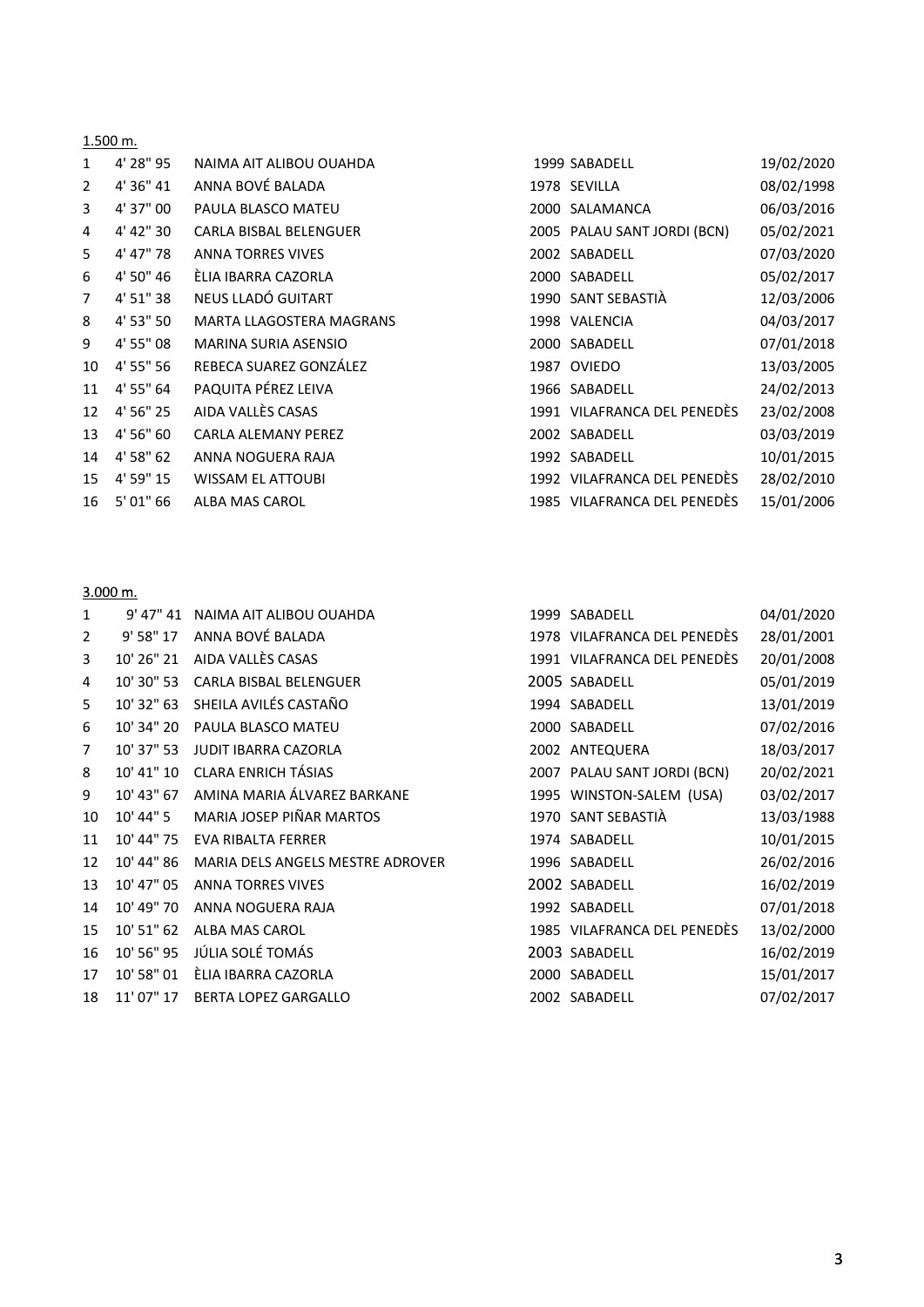|                | 3.000 m. marxa      |                                   |                             |            |
|----------------|---------------------|-----------------------------------|-----------------------------|------------|
| 1              | 14' 53" 50          | CRISTINA FERNÁNDEZ RIBA           | 1971 SANT SEBASTIÀ          | 20/03/2013 |
| $\overline{2}$ | 15' 23" 1           | ESTEFANÍA DALMAU MARTÍNEZ         | 1972 SANT SEBASTIÀ          | 14/03/1993 |
| 3              | 16' 11" 86          | LAURA GIMENEZ PLANELL             | 2003 SABADELL               | 04/01/2020 |
|                | 5.000 m. marxa      |                                   |                             |            |
| 1              | 27' 57" 62          | SÍLVIA GONZALEZ CAMPS             | 1992 SABADELL               | 03/01/2016 |
|                | $60$ m. t. $(0,84)$ |                                   |                             |            |
| 1              | 8"57                | REGINA GABARRÓ ROMEU              | 1971 MADRID                 | 10/03/1989 |
| 2              | 8"61                | MARIA CARIDAD HERNÁNDEZ GUARDIOLA | 1982 MADRID                 | 06/03/2016 |
| 3              | 8"66                | ARIADNA RAMOS GANDÍA              | 1994 AKRON (USA)            | 03/02/2017 |
| 4              | 8"85                | MARIA ABADAL BOSCH                | 1995 SABADELL               | 05/02/2017 |
| 5              | 8"93                | <b>CORA SALAS PLANAS</b>          | 1995 SABADELL               | 23/12/2018 |
| 6              | 9"21                | <b>MARIA ÀNGELS SOLÀ MIRET</b>    | 1968 VALENCIA               | 21/02/1988 |
| 7              | 9" 35               | VANESSA DÍAZ ROS                  | 1979 VILAFRANCA DEL PENEDÈS | 27/01/1996 |
| 8              | 9" 54               | MÒNICA SOLÉ CUADRAS               | 1977 SANT SEBASTIÀ          | 20/02/1994 |
| 9              | 9" 55               | <b>EMMA REQUENO CANALS</b>        | 1991 VILAFRANCA DEL PENEDÈS | 13/01/2008 |
| 10             | 9" 59               | MERCÈ ALONSO RODRÍGUEZ            | 1965 VALENCIA               | 21/02/1988 |
| 11             | 9"72                | CLARA GUIXÀ SOLÉ                  | 1986 VALENCIA               | 05/03/2005 |
| 12             | 9" 87               | JUDIT GUZMÁN MONTAGUT             | 1997 SABADELL               | 20/01/2013 |
| 13             | 9"89                | LÍDIA DALMASES JUNYENT            | 1970 SARAGOSSA              | 28/02/1987 |
| 14             | 9" 90               | CRISTINA GABARRÓ ÀLVAREZ          | 1999 SABADELL               | 14/01/2018 |
| 15             | 9" 95               | CÈLIA MORILLO GONZALEZ            | 1996 SABADELL               | 19/01/2020 |
| 16             | 11" 30              | AINA EBERLE MARTÍN                | 2005 PALAU SANT JORDI (BCN) | 24/01/2021 |
| Alçada         |                     |                                   |                             |            |
| $\mathbf{1}$   | 1,70                | MERCÈ ALONSO RODRÍGUEZ            | 1965 MADRID                 | 07/02/1986 |
| 2              | 1, 66               | <b>DASHA MALEVICH</b>             | 1999 SABADELL               | 11/02/2017 |
| 3              | 1, 64               | MARIA CARIDAD HERNÁNDEZ GUARDIOLA | 1982 SABADELL               | 09/01/2016 |
| 4              | 1,63                | REGINA GABARRÓ ROMEU              | 1971 MADRID                 | 07/02/1986 |
|                | 1,63                | LAIA PLANAS COSTA                 | 2002 PALAU SANT JORDI (BCN) | 21/02/2021 |
| 6              | 1, 61               | LAIA MOIX FALIP                   | 2001 SABADELL               | 24/01/2015 |
| 7              | 1, 57               | AINA EBERLE MARTÍN                | 2005 SABADELL               | 18/01/2020 |
| 8              | 1, 55               | DIANA GONZÁLEZ BOQUERA            | 1997 SABADELL               | 10/12/2011 |
|                | 1,55                | MAR BUCHACA VALDÉS                | 2006 SABADELL               | 16/02/2019 |

 1, 54 ANNA MAS CAROL 1984 VILAFRANCA DEL PENEDÈS 08/01/2000 1, 53 VANESSA DÍAZ ROS 1979 VILAFRANCA DEL PENEDÈS 18/02/1996 1, 51 NÚRIA MOIX FALIP 2005 SABADELL 24/02/2018 13 1, 50 ARIADNA RAMOS GANDÍA 1994 SABADELL 12/02/2012 1, 49 CLARA GUIXÀ SOLÉ 1986 VILAFRANCA DEL PENEDÈS 25/01/2004 1, 41 ARES GIMÉNEZ PLANELL 2007 PALAU SANT JORDI (BCN) 14/02/2021 16 1, 39 LAIA CERRO SÁNCHEZ 2009 PALAU SANT JORDI (BCN) 06/03/2021

4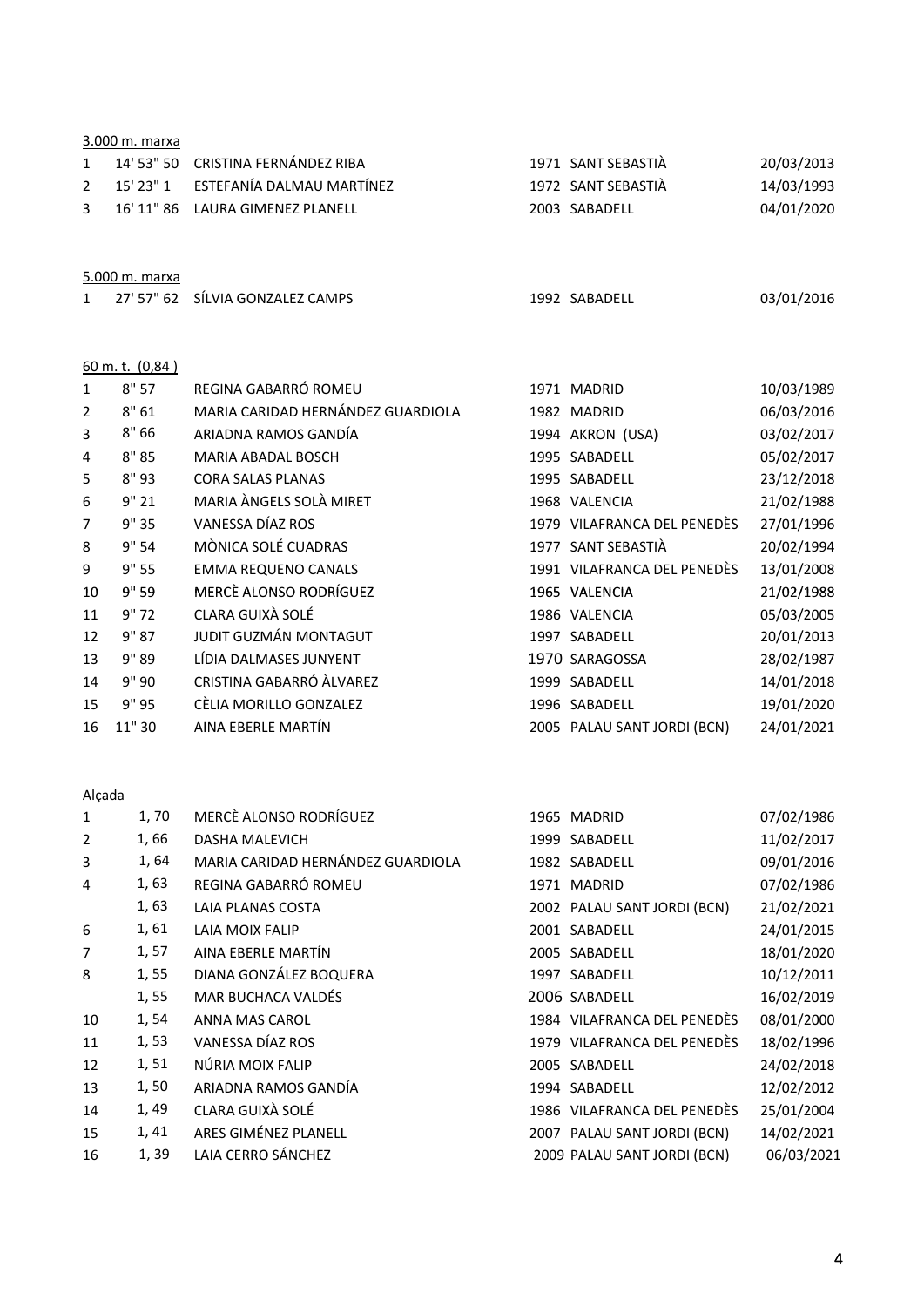| Perxa          |       |                             |      |                             |            |
|----------------|-------|-----------------------------|------|-----------------------------|------------|
| 1              | 3,70  | <b>CORA SALAS PLANAS</b>    |      | 1995 SABADELL               | 07/01/2018 |
| $\overline{2}$ | 2, 95 | <b>MARTONA SEGURA ABRIL</b> |      | 2002 SABADELL               | 18/01/2020 |
|                | 2,95  | <b>JANA PLANELL CORTASA</b> |      | 2007 SABADELL               | 18/12/2021 |
| 4              | 2,70  | CARLA ELÍAS SANTAMARÍA      | 2003 | SABADELL                    | 11/03/2018 |
| 5              | 2, 65 | PAULA DEIROS FERNÁNDEZ      | 1999 | SABADELL                    | 18/01/2015 |
| 6              | 2,55  | ELISABETH CALLEJA GARCÍA    |      | 1996 VILAFRANCA DEL PENEDÈS | 23/01/2010 |
| 7              | 2, 52 | LAIA MANAU SALGADO          |      | 2004 PALAU SANT JORDI (BCN) | 30/01/2021 |
| 8              | 2, 30 | <b>IRENE SOLSONA PUJOL</b>  |      | 2006 PALAU SANT JORDI (BCN) | 13/02/2021 |
| 9              | 2, 25 | JANA GONZÁLEZ GARCÍA        |      | 1998 SABADELL               | 12/03/2011 |
| 10             | 2, 20 | LAURA MARTÍNEZ LUQUE        |      | 1984 VILAFRANCA DEL PENEDÈS | 17/02/2002 |
|                | 2, 20 | SHEILA AVILÉS CASTAÑO       |      | 1993 VILAFRANCA DEL PENEDÈS | 20/01/2008 |
|                | 2, 20 | <b>ETNA TORRAS SALA</b>     |      | 2008 SABADELL               | 18/12/2021 |
|                | 2, 20 | ÀNEU MORCILLO FALCONES      |      | 2008 SABADELL               | 18/12/2021 |
| 14             | 2, 10 | AIDA ADRIO PÉREZ            |      | 1993 VILAFRANCA DEL PENEDÈS | 09/02/2008 |
|                | 2, 10 | CRISTINA GABARRÓ ÁLVAREZ    | 1999 | SABADELL                    | 11/01/2014 |
| 16             | 1,85  | MIREIA SÁNCHEZ CARNER       |      | 1997 VILAFRANCA DEL PENEDÈS | 27/02/2010 |
| 17             | 1,70  | ALBA CANTERO CARBONELL      |      | 1993 VILAFRANCA DEL PENEDES | 13/01/2008 |

#### Llargada

| 1              | 6, 23 | <b>CORA SALAS PLANAS</b>          | 1995 SABADELL               | 04/02/2018 |
|----------------|-------|-----------------------------------|-----------------------------|------------|
| $\overline{2}$ | 6, 03 | MARIA CARIDAD HERNÁNDEZ GUARDIOLA | 1982 SARAGOSSA              | 06/02/2016 |
| 3              | 5, 93 | ARIADNA RAMOS GANDÍA              | 1994 AKRON (USA)            | 04/02/2017 |
| 4              | 5, 87 | <b>NORA TAHER MARTINEZ</b>        | 1998 SABADELL               | 27/01/2019 |
| 5              | 5,86  | SHEILA GARCÍA MUNTANÉ             | 1997 VALENCIA               | 07/03/2015 |
| 6              | 5, 81 | MARTA GALLÓ RUIZ                  | 2002 ANTEQUERA              | 10/03/2018 |
| 7              | 5, 77 | MARIA GUIXÀ SOLÉ                  | 1983 VILAFRANCA DEL PENEDÈS | 08/01/2000 |
| 8              | 5,62  | MÒNICA TORT CAMPOS                | 1978 SARAGOSSA              | 19/03/1994 |
| 9              | 5, 54 | <b>CAROLA CASAS ENRICH</b>        | 1982 VILAFRANCA DEL PENEDÈS | 25/01/2004 |
| 10             | 5,41  | CLARA GUIXÀ SOLÉ                  | 1986 VILAFRANCA DEL PENEDÈS | 25/01/2004 |
|                | 5,41  | ANNA CAROL CORBERA                | 1989 VILAFRANCA DEL PENEDÈS | 11/02/2007 |
| 12             | 5,40  | MERCÈ ALONSO RODRÍGUEZ            | 1965 VALENCIA               | 21/02/1988 |
| 13             | 5, 30 | NATÁLIA HURTADO SERRAT            | 1989 VILAFRANCA DEL PENEDÈS | 26/01/2007 |
| 14             | 5, 20 | CRISTINA GABARRÓ ÁLVAREZ          | 1999 SABADELL               | 17/01/2016 |
| 15             | 5, 19 | LAIA MOIX FALIP                   | 2001 SABADELL               | 28/02/2016 |
| 16             | 5, 18 | NÚRIA MOIX FALIP                  | 2005 SABADELL               | 08/03/2020 |
|                |       |                                   |                             |            |

#### **Triple**

| 1           | 13.24 | ARIADNA RAMOS GANDÍA          | 1994 ANTEQUERA              | 08/02/2014 |
|-------------|-------|-------------------------------|-----------------------------|------------|
| 2           | 12.99 | NORA TAHER MARTINEZ           | 1998 ANTEQUERA              | 16/02/2019 |
| 3           | 12.42 | <b>CORA SALAS PLANAS</b>      | 1995 SABADELL               | 14/01/2018 |
| 4           | 12.12 | MARIA GUIXÀ SOLÉ              | 1983 VILAFRANCA DEL PENEDÈS | 13/02/2005 |
| -5          | 12.11 | <b>MERITXELL MARFIL VIVES</b> | 1982 VILAFRANCA DEL PENEDÈS | 25/01/2004 |
| 6           | 11.91 | NATÁLIA HURTADO SERRAT        | 1989 VILAFRANCA DEL PENEDÈS | 13/01/2008 |
| $7^{\circ}$ | 11.31 | <b>MAR PLANAS COSTA</b>       | 2004 SABADELL               | 04/01/2020 |
| 8           | 11,06 | ANNA CAROL CORBERA            | 1989 VILAFRANCA DEL PENEDÈS | 27/01/2007 |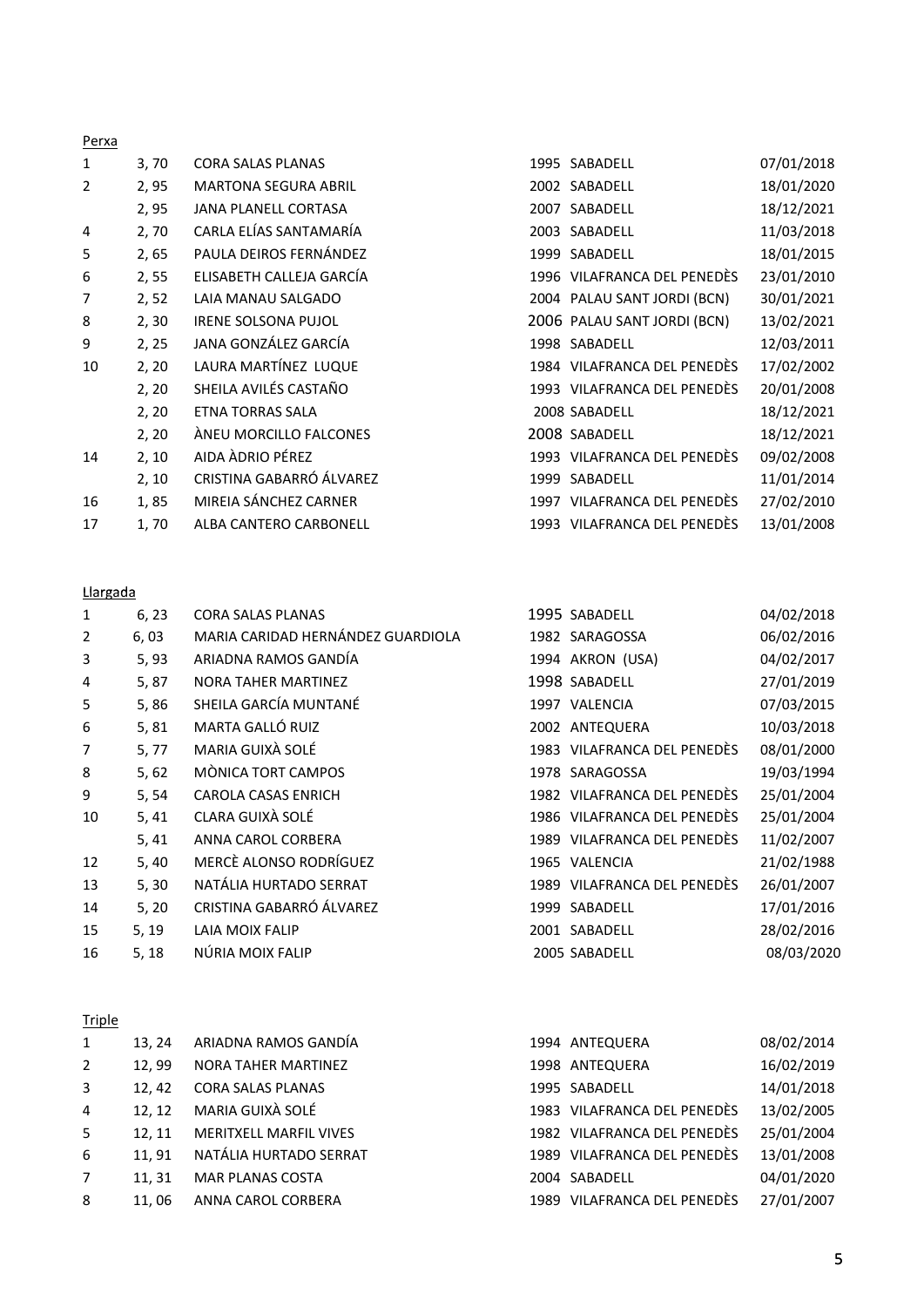| 9  | 10,90  | SARA GIL FORÉS            | 1999 SABADELL               | 18/12/2021 |
|----|--------|---------------------------|-----------------------------|------------|
| 10 | 10,67  | SHEILA GARCÍA MUNTANÉ     | 1997 SABADELL               | 08/01/2012 |
| 11 | 10.59  | AINA SOLÉ BALIU           | 1987 VILAFRANCA DEL PENEDÈS | 16/02/2003 |
| 12 | 10, 45 | SÍLVIA HOHNHAUSSEN MONNER | 2002 SABADELL               | 05/03/2017 |
| 13 | 10, 37 | LAIA MOIX FALIP           | 2001 SABADELL               | 15/01/2017 |
| 14 | 10, 19 | JORDINA GASSÓ RIBA        | 2002 SABADELL               | 23/01/2016 |
| 15 | 10.14  | CARLA MARÍN ALONSO        | 1994 VILAFRANCA DEL PENEDÈS | 22/02/2009 |
| 16 | 10.07  | ANDREA GIL LÓPEZ          | 2005 SABADELL               | 08/03/2020 |
| 17 | 10,00  | MARTA GUZMÁN MONTAGUT     | 1996 VILAFRANCA DEL PENEDÈS | 30/01/2010 |

#### Pes (4 kg.)

| 1  | 12,65  | ÈLIA PASCUAL HERNÁNDEZ            | 1989 SARAGOSSA              | 04/03/2007 |
|----|--------|-----------------------------------|-----------------------------|------------|
| 2  | 11, 31 | NÍRIA PASCUAL HERNÁNDEZ           | 1991 VILAFRANCA DEL PENEDÈS | 24/02/2008 |
| 3  | 11, 12 | NÚRIA MOIX FALIP                  | 2005 SABADELL               | 18/12/2021 |
| 4  | 10, 53 | CLARA GUIXÀ SOLÉ                  | 1986 VILAFRANCA DEL PENEDÈS | 06/02/2005 |
| 5  | 10,51  | <b>CORA SALA PLANAS</b>           | 1995 SABADELL               | 05/01/2020 |
| 6  | 10, 35 | ARIADNA RAMOS GANDÍA              | 1994 SABADELL               | 12/02/2012 |
| 7  | 10, 27 | CRISTINA FERNÁNDEZ RODRIGUEZ      | 1997 SABADELL               | 11/12/2016 |
| 8  | 10, 24 | MERCÈ ALONSO RODRÍGUEZ            | 1965 VALENCIA               | 21/02/1988 |
| 9  | 10,06  | VANESSA DÍAZ ROS                  | 1979 VILAFRANCA DEL PENEDÈS | 17/02/1996 |
| 10 | 9,85   | PEBBLES GIMENEZ SOLÉ              | 1993 VILAFRANCA DEL PENEDÈS | 17/01/2009 |
| 11 | 9,68   | NÚRIA REY MONTES                  | 1999 SABADELL               | 11/02/2017 |
| 12 | 9,52   | MARIA CARIDAD HERNÁNDEZ GUARDIOLA | 1982 SABADELL               | 31/01/2016 |
| 13 | 8, 24  | <b>MARTA GARRIDO TEOMIRO</b>      | 2001 SABADELL               | 05/01/2019 |
| 14 | 7,98   | MÍRIAM MORERA RODRÍGUEZ           | 1985 VILAFRANCA DEL PENEDÈS | 28/01/2001 |
| 15 | 7, 52  | RUT CASTELLANO FERRÚS             | 2004 SABADELL               | 04/01/2020 |
| 16 | 7, 15  | JOSEFA SALAZAR AMADOR             | 1969 SABADELL               | 26/02/2017 |
| 17 | 6,86   | RAQUEL MARTÍNEZ GUIXÀ             | 1995 SABADELL               | 19/02/2011 |
|    |        |                                   |                             |            |

#### Pentatló ABSOLUT p. c.

| $\mathbf{1}$           | 3.914 p.   | MARIA CARIDAD HERNÁNDEZ GUARDIOLA 1982          |  | 1982 SABADELL               | 09/01/2016 |
|------------------------|------------|-------------------------------------------------|--|-----------------------------|------------|
|                        |            | $(8"73 - 1,64 - 9,50 - 5,98 - 2'19"93)$         |  |                             |            |
| 2                      | 3.388 p.   | MERCÈ ALONSO RODRIGUEZ                          |  | 1965 VALENCIA               | 21/02/1988 |
|                        |            | $(9"59 - 1,65 - 10,24 - 5,40 - 2'38"83)$        |  |                             |            |
| $\overline{3}$         | 3.387 p.   | ARIADNA RAMOS GANDÍA                            |  | 1994 SABADELL               | 12/02/2012 |
|                        |            | $(8,92 - 1,50 - 10,35 - 5,45 - 2'37"57)$        |  |                             |            |
| 4                      | $3.086$ p. | CLARA GUIXÀ SOLÉ                                |  | 1986 VALENCIA               | 09/01/2005 |
|                        |            | $(9"84 - 1, 49 - 9,94 - 5,00 - 2'33"53)$        |  |                             |            |
| 5                      | 3.032 p.   | VANESSA DÍAZ ROS                                |  | 1979 VILAFRANCA DEL PENEDÈS | 19/01/1997 |
| 6                      | 1.943 p.   | MONTSERRAT ROCAGINER TORRAS                     |  | 1991 VILAFRANCA DEL PENEDÈS | 25/01/2009 |
|                        |            |                                                 |  |                             |            |
| Pentatló JUVENIL p. c. |            |                                                 |  |                             |            |
| $\mathbf{1}$           | 3.091 p.   | NÚRIA MOIX FALIP                                |  | 2005 SABADELL               | 08/02/2020 |
|                        |            | $(9" 95" - 1, 48 - 10, 80 - 4, 94 - 2' 51" 58)$ |  |                             |            |
| 2                      | 2.655 p.   | CRISTINA GABARRÓ ÁLVAREZ                        |  | 1999 SABADELL               | 13/02/2016 |
|                        |            | $(10" 16 - 1, 42 - 7, 80 - 5, 02 - 2' 47" 71)$  |  |                             |            |